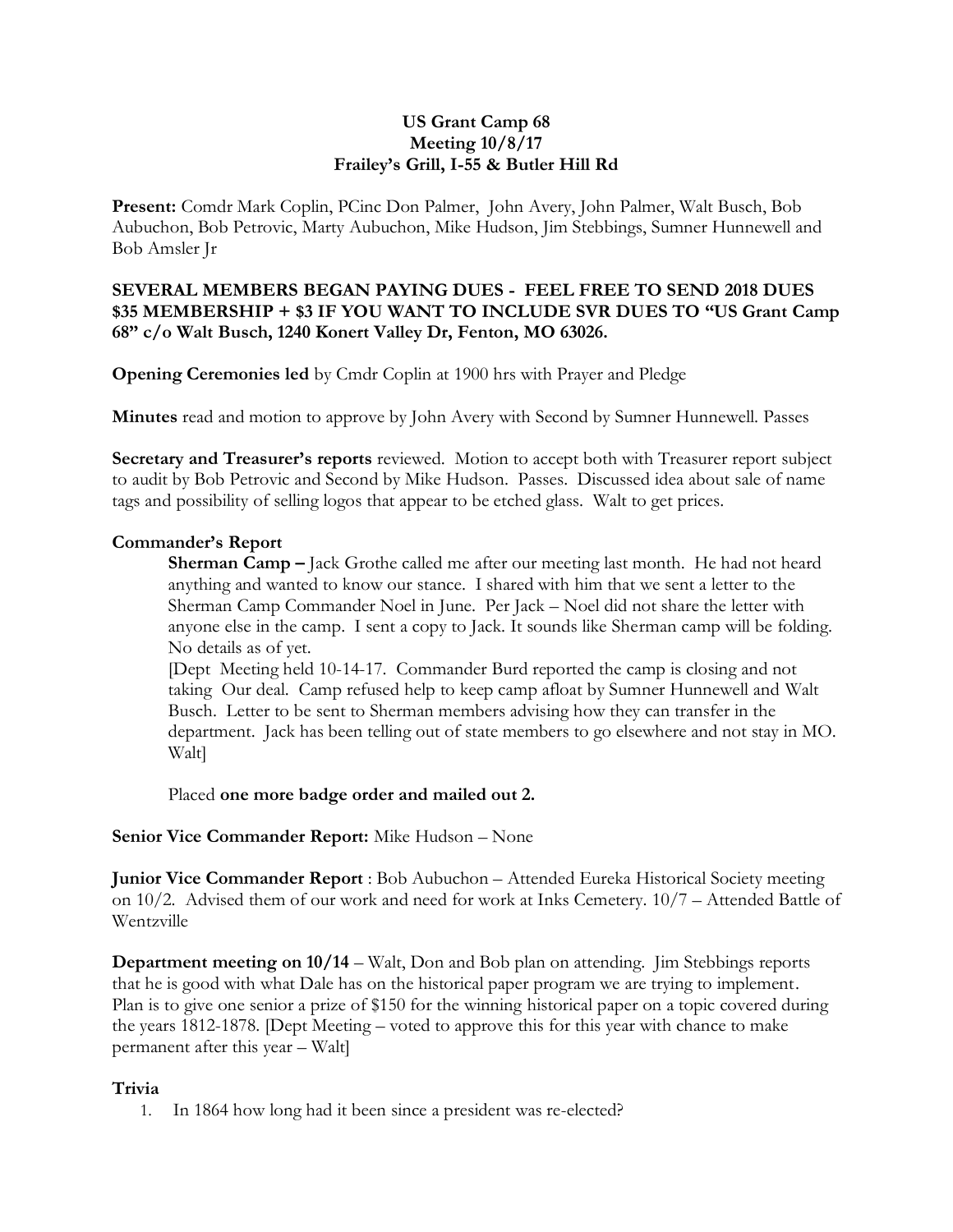- 2. Who enacted the first draft in American history? Who was exempted from the draft?
- 3. Which post-Civil War presidents had owned slaves (prior to the Civil War)?
- 4. Other than Lincoln and Douglas, who ran for president in 1860?
- 5. Stephen Douglas died on June 3, 1861, likely of exhaustion. What had he been doing?
- 6. What southern governor was deposed when he tried to stop his state from seceding?
- 7. How did Lincoln hold Maryland in the Union?
- 8. What future Supreme Court Justice was a union officer badly wounded at both Ball's Bluff and Antietam?
- 9. Who replaced Jeb Stuart when the Rebel cavalry commander died at the Battle of Yellow Tavern in May 7964?
- 10. Which baseball commissioner was named after a Civil War Battle?

### **Old Business:**

**56th Colored Infantry Monument** – John Avery reports that Sarah is amenable to us taking the project over. Motion by John with Second by Walt to take over project and to let John Avery work out details. Passes.

**Christmas Party** – After much discussion it was decided to move our Christmas dinner to **Trattoria Toscana – Gravois about 100 feet north of Lindbergh (Behind BP Gas Station). The dinner will be held on December 6 starting at 6pm**. Discussion was made during this time that group appetizers might be desirable. Someone asked how that was taken care of at Greenbriar and Walt reported that Don always paid for those. Upon learning this, Bob Amsler made a motion that we make a resolution of thanks to Don for doing this for the past several years. Walt Busch  $2<sup>nd</sup>$ . Motion passes.

As several members say the food there is good, Marty Aubuchon made a motion  $2<sup>nd</sup>$  by Walt to hold Christmas Dinner at Trattoria Toscana on 4<sup>th</sup> or 6<sup>th</sup> and if unavailable to hold it at Greenbriar. Passes [Cmdr Coplin has made reservations]

**Last Union Soldier of St. Louis County** to be held at St Monica's Catholic Cemetery in Creve Coeur on Nov 4 at 11 am. Need SVR members. Mark Coplin to send flyers to local TV. [Walt filed info with St Louis Post]

**Sherman Day** – Jack Grothe is wanting to move the day for better weather, but Sherman camp is closing so unknown what is to be done. It should be held on Feb 25 at 2pm. [Walt sent email to Jack wanting to know if it is being planned or not for next year]

### **New Business:**

**Eureka Historical Society presentation** on Oct 28 about 1pm. Holiday Inn at Six Flags. If interested contact Bob Aubuchon or Ms. Listner 636-438-4429

Commander Burd has asked each camp to **donate \$100 for the Stephenson Monument** in Illinois. Bob Petrovic says that the monument hasn't even obtained half the money they need to do it and have lost some donations offered to it because of inactivity. Sumner Hunnewell made a motion to purchase a brick for the monument. 2<sup>nd</sup> by Marty Aubuchon. Ayes – Sumner and Jim Stebbings. Nays – everyone else. Motion fails.